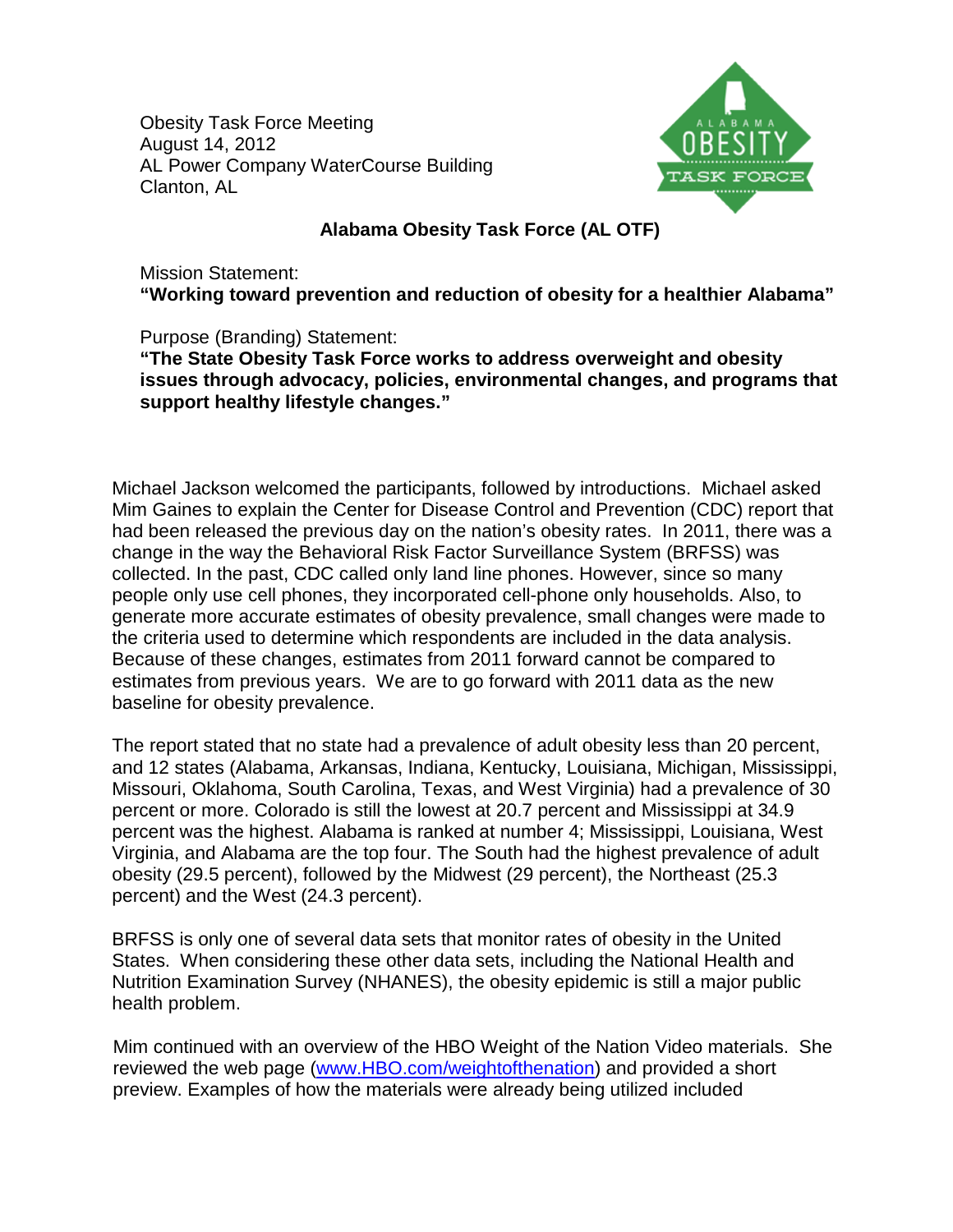incorporating in class work at AUM, UA, and UAB as well as in communities, such as Anniston's town hall meeting. The discussion of how the OTF will use the materials followed. Examples of how Ideas centered on using the materials for awareness building purposes. The HBO kit may be ordered at no cost from the web site at: <http://theweightofthenation.hbo.com/screenings/request-screening>

Helen Wilson described the community changes that are based from a small grant from the National Initiative Children's Healthcare Quality; Be Our Voice initiative. http://www.nichq.org/ . The grant requires advocacy training and one policy, system, or environmental change.

The average income in the Tuskegee area is less than \$20,000 a year. The community is experiencing an increase in unemployment and a decrease in residents. Medical overview reveals 5 and 6 year old children already on cholesterol medicine and high cases of childhood obesity.

The grant was able to establish a strong advocacy support from the Parish nurses, Tuskegee University staff, nursing students, and city leaders- especially the mayor. The environmental change to support healthier lifestyles selected was a community garden. The Extension Service provided seeds; the church provided the land; retired helath professionals provided educational sessions, such as reading food labels; and the university provided students. As a result of the collaboration efforts and increased awareness about obesity:

- College polices are being reviewed to shorten some of the campus van routes to increase physical activity on campus
- Twenty five (25) girls from local churches will be selected to participate in a 5 week series of health topics, including nutrition, physical activity, and coping mechanisms
- Adults are more aware of their function as role models and weight loss efforts have started

For more details about this project contact Helen Wilson at lwilson838@yahoo.com

Rebecca Sterling and Amy Robinson shared information about Sterling Health and the Healthy Huntsville Initiative. Sterling Health was formed from the concern of increased use of pharmacological routes to address diseases stemming from lifestyle choices. Visit [www.healthsterling.com](http://www.healthsterling.com/) . One of Sterling Health's goals is to get community involvement by building on the positive aspects of the culture. A downloadable application was created for "Healthy Huntsville". It is the pilot for a wider application, Healthy City. On a low budget, various creative methods were used to gather citizen input and comments in designing the app. The main question was, "How would you Build a Healthy City?" The components to make a healthy city are in components:

- Education- This message is, "A healthy body fuels a healthy mind."
- Social- Social interaction is needed for support, participation, and enthusiasm. Events at the Huntsville Baseball game are examples of the social venue used.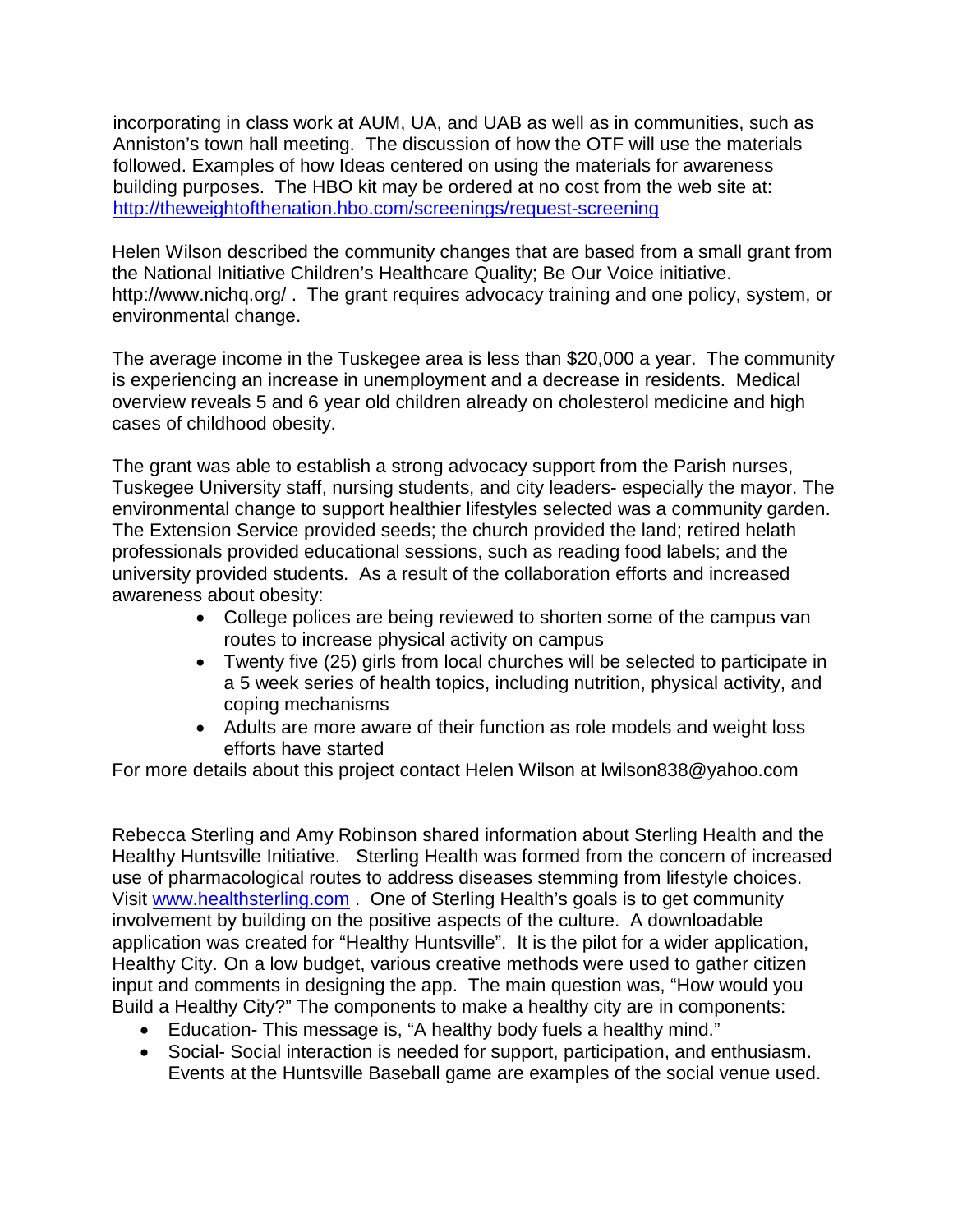• Fun- Health and fitness aspects must be fun for people to continue to do them. To gain interest fun events such as the cook off chili were sponsored.

On the application, Daily Feats: Go Do Good, is a way of personal tracking. The tracking system is based on a point system which provides incentives and donations allowed for certain point levels. The application has interactive capabilities such as a collecting "likes" for articles posted as well as providing a calendar of events. The goal was 100 free events in the city. Spin off events are occurring now. If you are interesting in learning more contact Rebecca Sterling at [rebecca@healthsterling.com](mailto:rebecca@healthsterling.com) .

Announcements from the floor:

- Linda Jennings announced the Healthy Vending Machine initiative had gained more support from hospitals and businesses. Entergen (AlaGas Co) will be using it in the Birmingham area and AUM will be using it in their fall kickoff event. For more information, contact Linda Jennings at [linda.jennings@adph.state.al.us](mailto:linda.jennings@adph.state.al.us)
- Melanie Rightmyer announced leadership training on the Living Well Course will be offered on September 20, 21, and 27. If you are interested in becoming a lay leader for this chronic disease prevention course, contact her at Melanie.rightmyer@adph.state.al.us
- Kathe Briggs announced the new bike trail at Chocoloa state park in Auburn was now open. <http://www.alapark.com/chewacla/>
- Anise Simon shared that she was completing her internship and had just completed a study on obesity and will be starting a 501C3
- Amanda Edwards, from the Hampstead Institute, http://hampsteadinstitute.org/ , passed a sheet around for signatures of those interested in the State Food Policy Council. For more information, contact Edwin Marty at edwin@hampsteadinstitute.org
- Verna Gates reminded the group that a constitutional amendment will appear on the November 2012 general election ballot to allow voters in Alabama a chance to continue Forever Wild. Forever Wild helps to provide some of the most unique outdoor recreation opportunities in Alabama and protects water quality to benefit all citizens. No funding comes from taxes. For more information: <http://alabamiansforforeverwild.org/>

Committee Work Session was from 11:00 until 11:50.

New members and first time guests were asked to talk with a Membership Committee member, Heather Whitley, for a brief orientation.

Committee reporting:

Advocacy and Data- A statewide survey to determine the opinion on obesity topics and key policy issues was discussed**.** 

Community- The Wellness Guide for Alabama businesses is in the final stages of proofing and will be formatted for posting on the Obesity Task Force (OTF) web site and printed in limited copies. The next project will be utilizing the OTF current handout on active communities.<http://adph.org/obesity/Default.asp?id=1988>